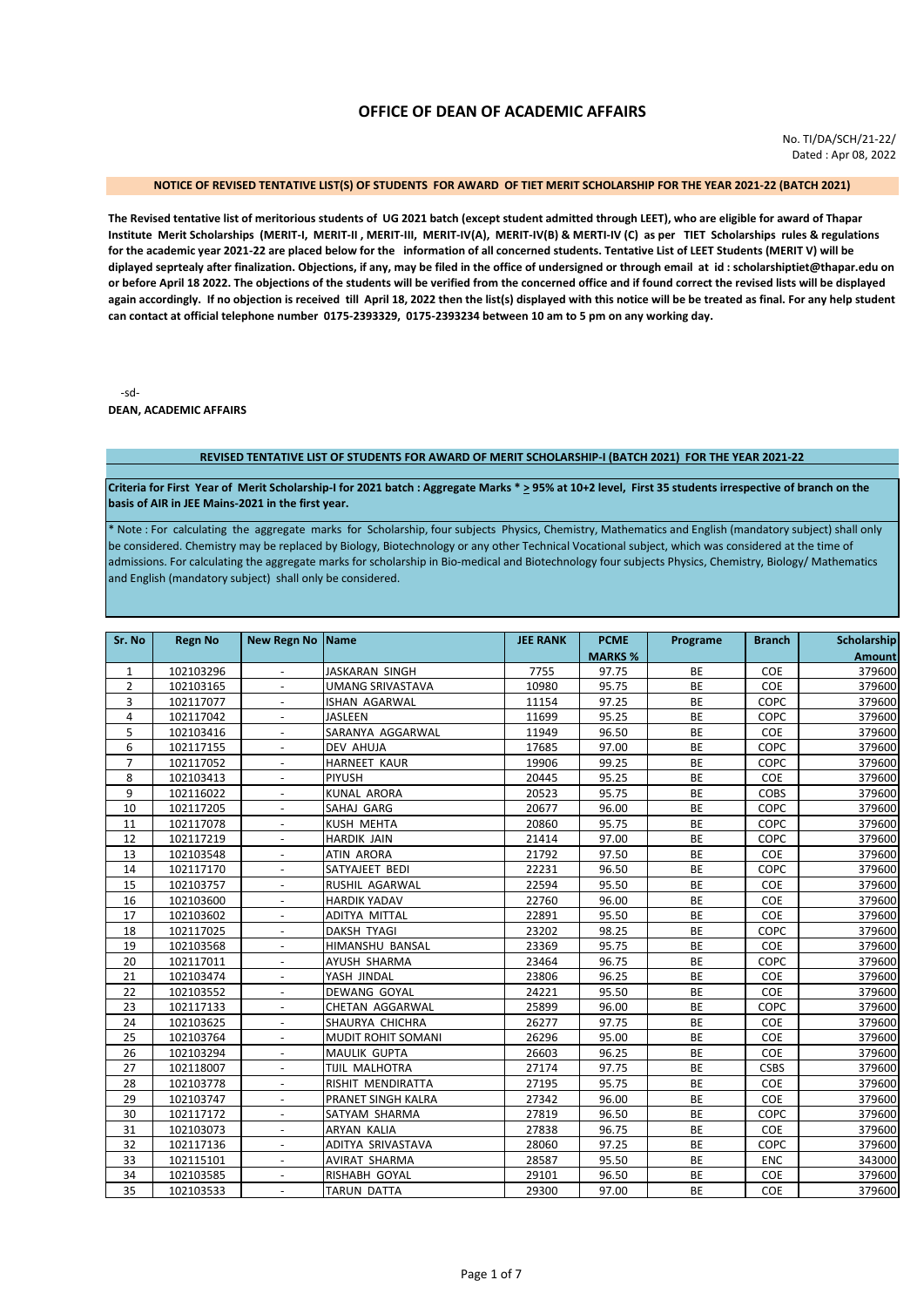# **REVISED TENTATIVE LIST OF STUDENTS FOR AWARD OF MERIT SCHOLARSHIP-II (BATCH 2021) FOR THE YEAR 2021-22**

# Criteria for First Year of Merit Scholarship-II for 2021 batch : Aggregate Marks \* > 90% at 10+2 level, Next 45 students irrespective of branch on the **basis of AIR in JEE Mains-2021 in the first year.**

\* Note : For calculating the aggregate marks for Scholarship, four subjects Physics, Chemistry, Mathematics and English (mandatory subject) shall only be considered. Chemistry may be replaced by Biology, Biotechnology or any other Technical Vocational subject, which was considered at the time of admissions. For calculating the aggregate marks for scholarship in Bio-medical and Biotechnology four subjects Physics, Chemistry, Biology/ Mathematics and English (mandatory subject) shall only be considered.

| Sr. No          | <b>Regn No</b> | <b>New Regn No Name</b>  |                        | <b>JEE RANK</b> | <b>PCME</b>    | Programe  | <b>Branch</b> | Scholarship   |
|-----------------|----------------|--------------------------|------------------------|-----------------|----------------|-----------|---------------|---------------|
|                 |                |                          |                        |                 | <b>MARKS %</b> |           |               | <b>Amount</b> |
| $\mathbf{1}$    | 102103596      | $\overline{\phantom{a}}$ | <b>HITESH AGGARWAL</b> | 14769           | 91.25          | <b>BE</b> | COE           | 265600        |
| $\overline{2}$  | 102103821      |                          | RAGHAV BANSAL          | 16276           | 93.50          | BE        | COE           | 265600        |
| 3               | 102117021      | $\overline{\phantom{a}}$ | AADITYA VARDHAN DAS    | 17967           | 92.00          | BE        | COPC          | 265600        |
| $\overline{4}$  | 102103529      | $\blacksquare$           | NIKHIL TANEJA          | 20940           | 93.00          | BE        | COE           | 265600        |
| 5               | 102103589      | $\mathbb{Z}^+$           | MADHAV GARG            | 22256           | 94.75          | <b>BE</b> | COE           | 265600        |
| 6               | 102103754      | $\overline{\phantom{a}}$ | SHIVAM KHURANA         | 22303           | 94.00          | BE        | COE           | 265600        |
| $\overline{7}$  | 102118054      | $\overline{\phantom{a}}$ | <b>KRISHMA KANSAL</b>  | 23239           | 94.50          | BE        | <b>CSBS</b>   | 265600        |
| 8               | 102103376      | $\overline{\phantom{a}}$ | DEEPANSHI SHARMA       | 23679           | 94.75          | BE        | COE           | 265600        |
| 9               | 102117056      |                          | <b>HARSHVIR SINGH</b>  | 24021           | 94.50          | <b>BE</b> | COPC          | 265600        |
| 10              | 102103070      | $\overline{\phantom{a}}$ | NAVYA SANGAL           | 25128           | 92.25          | BE        | COE           | 265600        |
| 11              | 102103320      | $\overline{\phantom{a}}$ | AKSHAT K BANSAL        | 25702           | 94.50          | BE        | COE           | 265600        |
| 12              | 102103238      | $\overline{\phantom{a}}$ | LUV MEHTA              | 26372           | 92.75          | BE        | COE           | 265600        |
| 13              | 102103342      | $\overline{a}$           | <b>GUNVIR SINGH</b>    | 27510           | 91.75          | BE        | COE           | 265600        |
| 14              | 102103727      | $\Box$                   | SPARSH AGARWAL         | 28468           | 90.50          | BE        | COE           | 265600        |
| 15              | 102103786      | $\blacksquare$           | <b>GUNNISH MEHTA</b>   | 29359           | 91.00          | BE        | COE           | 265600        |
| 16              | 102103628      | $\overline{a}$           | <b>BHAVIKA JINDAL</b>  | 29433           | 91.50          | BE        | COE           | 265600        |
| 17              | 102103031      | $\overline{\phantom{a}}$ | SOMANSHU BHARDWAJ      | 29438           | 92.00          | BE        | COE           | 265600        |
| 18              | 102103688      |                          | SANSKAR SUREKA         | 29802           | 94.00          | BE        | COE           | 265600        |
| 19              | 102103079      | $\overline{\phantom{a}}$ | <b>DHRUV GOEL</b>      | 29978           | 94.50          | BE        | COE           | 265600        |
| 20              | 102103090      | $\overline{\phantom{a}}$ | LAKSHAY BANSAL         | 30183           | 94.50          | BE        | COE           | 265600        |
| 21              | 102103003      | $\blacksquare$           | AKSHAT KUMAR JAIN      | 30449           | 97.25          | BE        | COE           | 265600        |
| 22              | 102103605      | $\overline{\phantom{a}}$ | CHHAVI                 | 31179           | 95.25          | BE        | COE           | 265600        |
| $\overline{23}$ | 102103287      | $\blacksquare$           | <b>DAKSH RAHEJA</b>    | 31303           | 97.75          | BE        | COE           | 265600        |
| 24              | 102118023      | $\overline{\phantom{a}}$ | ABHINAV GUPTA          | 31334           | 94.75          | BE        | <b>CSBS</b>   | 265600        |
| 25              | 102103523      |                          | PRIYANSH BAJAJ         | 31617           | 96.50          | BE        | COE           | 265600        |
| 26              | 102103308      | $\overline{\phantom{a}}$ | BHAWANA AGGARWAL       | 31655           | 90.75          | BE        | COE           | 265600        |
| 27              | 102103627      |                          | AMISHA JAIN            | 31667           | 93.50          | BE        | COE           | 265600        |
| 28              | 102103211      | $\overline{\phantom{a}}$ | SAMAKSH AHUJA          | 31783           | 98.25          | BE        | COE           | 265600        |
| 29              | 102103206      | $\overline{\phantom{a}}$ | <b>MANVIR KAUR</b>     | 31920           | 94.50          | BE        | COE           | 265600        |
| 30              | 102103266      | $\Box$                   | <b>JAGDISH AGARWAL</b> | 32381           | 97.75          | BE        | COE           | 265600        |
| 31              | 102103672      | $\blacksquare$           | ANEESH SAYAL           | 32614           | 97.00          | BE        | COE           | 265600        |
| 32              | 102117002      | $\blacksquare$           | <b>ISHA JAIN</b>       | 33179           | 93.25          | BE        | COPC          | 265600        |
| 33              | 102116054      | $\overline{\phantom{a}}$ | KINGSHUK MUKHERJEE     | 33254           | 94.75          | BE        | <b>COBS</b>   | 265600        |
| 34              | 102103613      |                          | ARYAN SHANKER SAXENA   | 33411           | 96.43          | BE        | COE           | 265600        |
| 35              | 102115078      | $\blacksquare$           | SARGUN SINGH           | 33638           | 95.50          | BE        | ENC           | 233000        |
| 36              | 102103151      | $\overline{\phantom{a}}$ | AGAM                   | 33681           | 91.00          | BE        | COE           | 265600        |
| 37              | 102103314      | $\blacksquare$           | RAGHAV MITTAL          | 33779           | 96.25          | BE        | COE           | 265600        |
| 38              | 102103126      | $\blacksquare$           | RAAGHAV SAWHNEY        | 33801           | 93.50          | BE        | COE           | 265600        |
| 39              | 102103693      | $\blacksquare$           | SHEKH MOHAMMAD ARIF    | 33834           | 95.71          | BE        | COE           | 265600        |
| 40              | 102116095      | $\overline{\phantom{a}}$ | <b>GAUTAM OBEROI</b>   | 33932           | 92.75          | BE        | COBS          | 265600        |
| 41              | 102103745      | $\overline{a}$           | <b>VEDANT TULSYAN</b>  | 34015           | 94.75          | BE        | COE           | 265600        |
| 42              | 102117048      | $\overline{\phantom{a}}$ | ATHARVA GUPTA          | 34205           | 96.00          | BE        | COPC          | 265600        |
| 43              | 102103012      |                          | SHAURYA BANSAL         | 34437           | 93.25          | BE        | COE           | 265600        |
| 44              | 102103714      | $\overline{\phantom{a}}$ | ANSHULA GIRDHAR        | 34464           | 95.25          | BE        | COE           | 265600        |
| 45              | 102103099      | $\blacksquare$           | RAJAT SOOD             | 34628           | 94.75          | BE        | COE           | 265600        |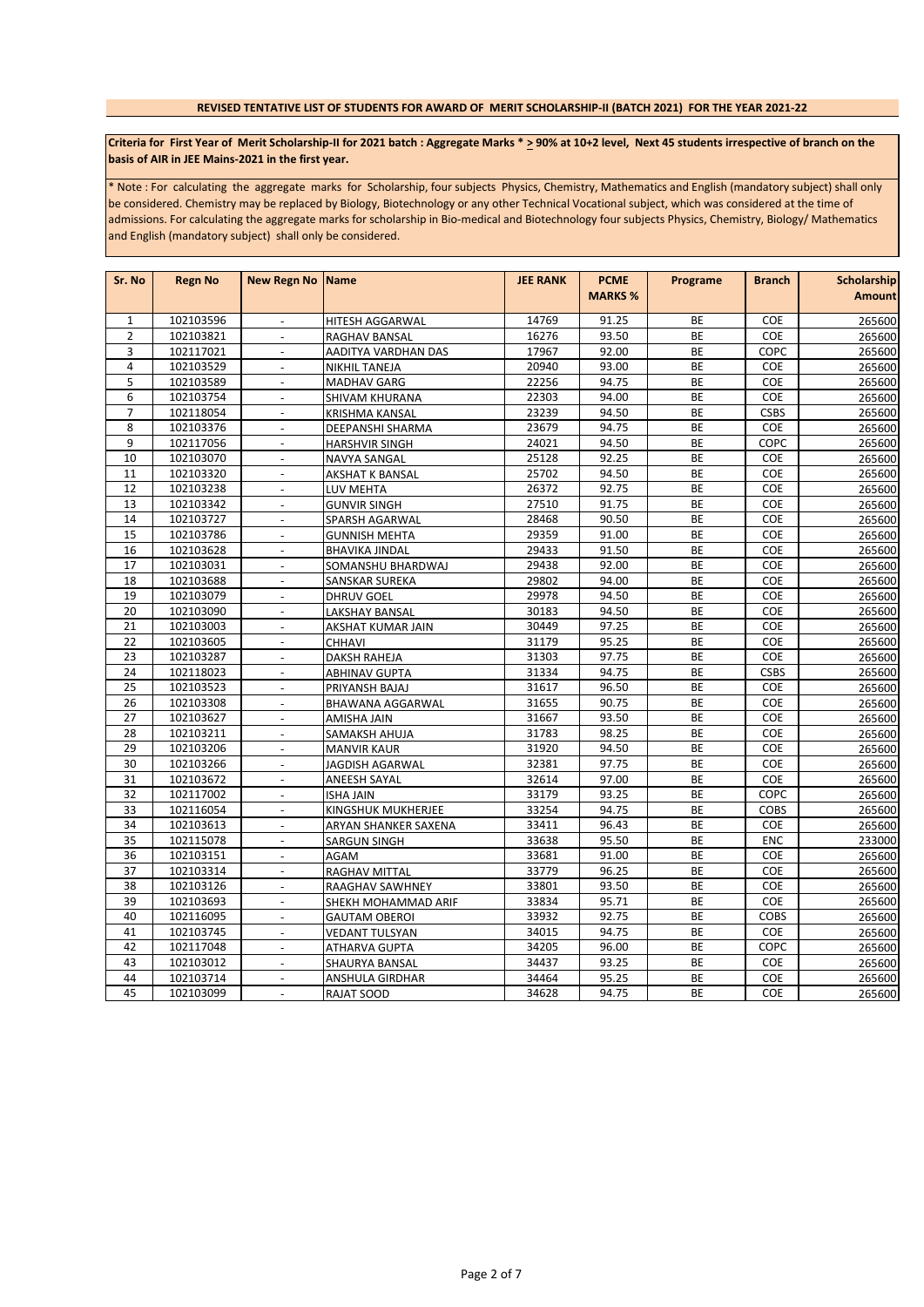## **REVISED TENTATIVE LIST OF STUDENTS FOR AWARD OF MERIT SCHOLARSHIP-III (BATCH 2021) FOR THE YEAR 2021-22**

Criteria for First Year of Merit Scholarship-III for 2021 batch : Aggregate Marks \* > 85% at 10+2 level, First 10% of admitted students students (other **than over and above intake) in each discpline on the basis of AIR in JEE Mains-2021 in the first year.**

\* Note : For calculating the aggregate marks for Scholarship, four subjects Physics, Chemistry, Mathematics and English (mandatory subject) shall only be considered. Chemistry may be replaced by Biology, Biotechnology or any other Technical Vocational subject, which was considered at the time of admissions. For calculating the aggregate marks for scholarship in Bio-medical and Biotechnology four subjects Physics, Chemistry, Biology/ Mathematics and English (mandatory subject) shall only be considered.

|        | ICHEMICAL ENGINEERING |                    |                          |                 |                | <b>STRENGTH</b> | 39            |                    |
|--------|-----------------------|--------------------|--------------------------|-----------------|----------------|-----------------|---------------|--------------------|
| Sr. No | <b>Regn No</b>        | New Regn No   Name |                          | <b>JEE RANK</b> | <b>PCME</b>    | Programe        | <b>Branch</b> | <b>Scholarship</b> |
|        |                       |                    |                          |                 | <b>MARKS %</b> |                 |               | Amountl            |
|        | 102101020             |                    | IPRASHANT JAISINGH SINGH | 42507           | 94.40          | BE              | <b>CHE</b>    | 106100             |
|        | 102101035             |                    | <b>ANSH ANANT</b>        | 54106           | 91.75          | BE              | <b>CHE</b>    | 106100             |
|        | 102101017             |                    | <b>UDAY LOMESH</b>       | 73177           | 89.00          | <b>BE</b>       | <b>CHE</b>    | 106100             |
| 4      | 102101002             | 102156008          | LAKSHYA RAJPUROHIT       | 77348           | 86.75          | BE              | <b>CHE</b>    | 106100             |

|        | <b>CIVIL ENGINEERING</b> |                          |                         |                 |                | <b>STRENGTH</b> | 86            |                    |
|--------|--------------------------|--------------------------|-------------------------|-----------------|----------------|-----------------|---------------|--------------------|
| Sr. No | Regn No                  | <b>New Regn No</b>       | <b>Name</b>             | <b>JEE RANK</b> | <b>PCME</b>    | Programe        | <b>Branch</b> | <b>Scholarship</b> |
|        |                          |                          |                         |                 | <b>MARKS %</b> |                 |               | Amount             |
|        | 102102015                | $\overline{\phantom{a}}$ | <b>EKNOOR SINGH</b>     | 56930           | 89.75          | <b>BE</b>       | <b>CIE</b>    | 106100             |
|        | 102102063                | $\overline{\phantom{a}}$ | DIVYANSHU MISHRA        | 84427           | 87.00          | <b>BE</b>       | <b>CIE</b>    | 106100             |
|        | 102102061                |                          | TEJAS RAJ               | 84863           | 85.50          | <b>BE</b>       | <b>CIE</b>    | 106100             |
| 4      | 102102001                | 102156005                | <b>VINAYAK VATS</b>     | 87097           | 91.00          | <b>BE</b>       | <b>CIE</b>    | 106100             |
|        | 102102079                |                          | <b>PRANAV GUPTA</b>     | 87641           | 94.00          | <b>BE</b>       | <b>CIE</b>    | 106100             |
| 6      | 102102046                |                          | <b>MANAV SINGH</b>      | 91203           | 85.00          | <b>BE</b>       | <b>CIE</b>    | 106100             |
|        | 102102019                |                          | <b>ISAHARSH MUNDHRA</b> | 102868          | 89.00          | <b>BE</b>       | <b>CIE</b>    | 106100             |
| 8      | 102102008                | $\overline{\phantom{a}}$ | <b>OJASWI KUMAR</b>     | 111770          | 95.75          | <b>BE</b>       | <b>CIE</b>    | 106100             |
| 9      | 102102076                | $\overline{\phantom{a}}$ | TRINAYAN BORDOLOI       | 114885          | 94.75          | <b>BE</b>       | <b>CIE</b>    | 106100             |

|        | <b>COMPUTER SCIENCE &amp; BUSINESS SYSTEMS</b> |                  |                      |                 |                | <b>STRENGTH</b> | 65            |               |
|--------|------------------------------------------------|------------------|----------------------|-----------------|----------------|-----------------|---------------|---------------|
| Sr. No | Regn No                                        | New Regn No Name |                      | <b>JEE RANK</b> | <b>PCME</b>    | Programe        | <b>Branch</b> | Scholarship   |
|        |                                                |                  |                      |                 | <b>MARKS %</b> |                 |               | <b>Amount</b> |
|        | 102118009                                      |                  | LAKSHYA GUPTA        | 29163           | 87.75          | <b>BE</b>       | <b>CSBS</b>   | 132800        |
|        | 102118051                                      |                  | <b>BHAVYA GUPTA</b>  | 34812           | 86.00          | <b>BE</b>       | <b>CSBS</b>   | 132800        |
|        | 102118041                                      |                  | ARYAMAN AGARWAL      | 36165           | 93.00          | <b>BE</b>       | <b>CSBS</b>   | 132800        |
| 4      | 102118068                                      |                  | KHUSHI KAVYA         | 39437           | 95.50          | <b>BE</b>       | <b>CSBS</b>   | 132800        |
|        | 102118056                                      |                  | TUSHAR CHOPRA        | 41250           | 96.50          | <b>BE</b>       | <b>CSBS</b>   | 132800        |
| 6      | 102118001                                      |                  | <b>SAMYAK PANDEY</b> | 42585           | 90.50          | <b>BE</b>       | <b>CSBS</b>   | 132800        |
|        | 102118006                                      |                  | <b>ISHAN JINDAL</b>  | 44825           | 92.00          | <b>BE</b>       | <b>CSBS</b>   | 132800        |

|                | <b>COMPUTER ENGINEERING</b> |                          |                                        |                 |                | <b>STRENGTH</b> | 780           |                    |
|----------------|-----------------------------|--------------------------|----------------------------------------|-----------------|----------------|-----------------|---------------|--------------------|
| Sr. No         | <b>Regn No</b>              | <b>New Regn No</b>       | <b>Name</b>                            | <b>JEE RANK</b> | <b>PCME</b>    | Programe        | <b>Branch</b> | <b>Scholarship</b> |
|                |                             |                          |                                        |                 | <b>MARKS %</b> |                 |               | <b>Amount</b>      |
| 1              | 102103551                   | $\overline{\phantom{a}}$ | SARTHAK GAUTAM                         | 1486            | 89.25          | <b>BE</b>       | COE           | 132800             |
| $\overline{2}$ | 102103669                   | $\overline{\phantom{a}}$ | <b>HARMANPREET SINGH</b>               | 24277           | 87.00          | <b>BE</b>       | COE           | 132800             |
| 3              | 102103030                   | $\blacksquare$           | <b>KARAN NANDA</b>                     | 25048           | 87.00          | <b>BE</b>       | COE           | 132800             |
| 4              | 102103725                   |                          | <b>SOUMIL BANSAL</b>                   | 25530           | 87.75          | <b>BE</b>       | COE           | 132800             |
| 5              | 102120014                   |                          | PRIYANSHU GUPTA                        | 26992           | 86.50          | BE              | COE           | 132800             |
| 6              | 102103328                   | $\overline{\phantom{a}}$ | ANGEL                                  | 27019           | 88.50          | <b>BE</b>       | COE           | 132800             |
| $\overline{7}$ | 102103508                   |                          | <b>DHEERAJ ARORA</b>                   | 27651           | 87.00          | BE              | COE           | 132800             |
| 8              | 102103549                   | $\overline{a}$           | KHUSHI AGARWAL                         | 32173           | 85.50          | <b>BE</b>       | COE           | 132800             |
| 9              | 102103573                   | $\overline{\phantom{a}}$ | LAVISH DHIMAN                          | 33641           | 88.50          | <b>BE</b>       | COE           | 132800             |
| 10             | 102103782                   | $\blacksquare$           | <b>ARYAN JAIN</b>                      | 35030           | 92.00          | BE              | COE           | 132800             |
| 11             | 102103464                   |                          | <b>ADITYA GOEL</b>                     | 35043           | 94.50          | <b>BE</b>       | COE           | 132800             |
| 12             | 102103074                   |                          | <b>JATIN KAUSHAL</b>                   | 35307           | 94.75          | <b>BE</b>       | COE           | 132800             |
| 13             | 102103488                   | $\overline{\phantom{a}}$ | <b>AIMAN GUPTA</b>                     | 35380           | 95.25          | <b>BE</b>       | COE           | 132800             |
| 14             | 102103191                   |                          | <b>JASLEEN KAUR</b>                    | 35539           | 96.50          | BE              | COE           | 132800             |
| 15             | 102103345                   | $\overline{\phantom{a}}$ | <b>BHAVYA BHALLA</b>                   | 35550           | 95.00          | <b>BE</b>       | COE           | 132800             |
| 16             | 102103661                   |                          | <b>SHREYAS TYAGI</b>                   | 35625           | 95.25          | <b>BE</b>       | COE           | 132800             |
| 17             | 102103179                   | $\blacksquare$           | RAJDEEP SINGH VIRDY                    | 35740           | 89.50          | <b>BE</b>       | COE           | 132800             |
| 18             | 102103275                   |                          | <b>KABIR KHANNA</b>                    | 35838           | 93.75          | <b>BE</b>       | COE           | 132800             |
| 19             | 102103145                   |                          | SAMARJEET SINGH GANDHI                 | 36099           | 98.25          | <b>BE</b>       | COE           | 132800             |
| 20             | 102103825                   | $\overline{\phantom{a}}$ | <b>VIVAAN TANEJA</b>                   | 36335           | 97.00          | <b>BE</b>       | COE           | 132800             |
| 21             | 102103198                   | $\overline{a}$           | <b>AADIL GARG</b>                      | 36477           | 93.50          | <b>BE</b>       | COE           | 132800             |
| 22             | 102103579                   | $\overline{\phantom{a}}$ | NIMISH MEDATWAL                        | 36553           | 95.75          | <b>BE</b>       | COE           | 132800             |
| 23             | 102103640                   |                          | <b>TANMAY GUPTA</b>                    | 36556           | 97.00          | <b>BE</b>       | COE           | 132800             |
| 24             | 102103387                   | $\blacksquare$           | <b>KHILESH PANDEY</b>                  | 36890           | 95.25          | <b>BE</b>       | COE           | 132800             |
| 25             | 102103659                   |                          | <b>ANIPREET SINGH</b>                  | 36929           | 97.75          | <b>BE</b>       | COE           | 132800             |
| 26             | 102103002                   | $\overline{a}$           | <b>KUSHAGR GUPTA</b>                   | 36949           | 96.75          | <b>BE</b>       | COE           | 132800             |
| 27             | 102103365                   | $\overline{\phantom{a}}$ | <b>DEBOLINA GHOSH</b>                  | 37277           | 96.50          | <b>BE</b>       | COE           | 132800             |
| 28             | 102120010                   | $\blacksquare$           | ADWITIYA SHUKLA                        | 37407           | 93.00          | <b>BE</b>       | COE           | 132800             |
| 29             | 102103546                   |                          | Page 3 of 7<br><b>ADITYA VASHISHTA</b> | 37489           | 94.75          | <b>BE</b>       | COE           | 132800             |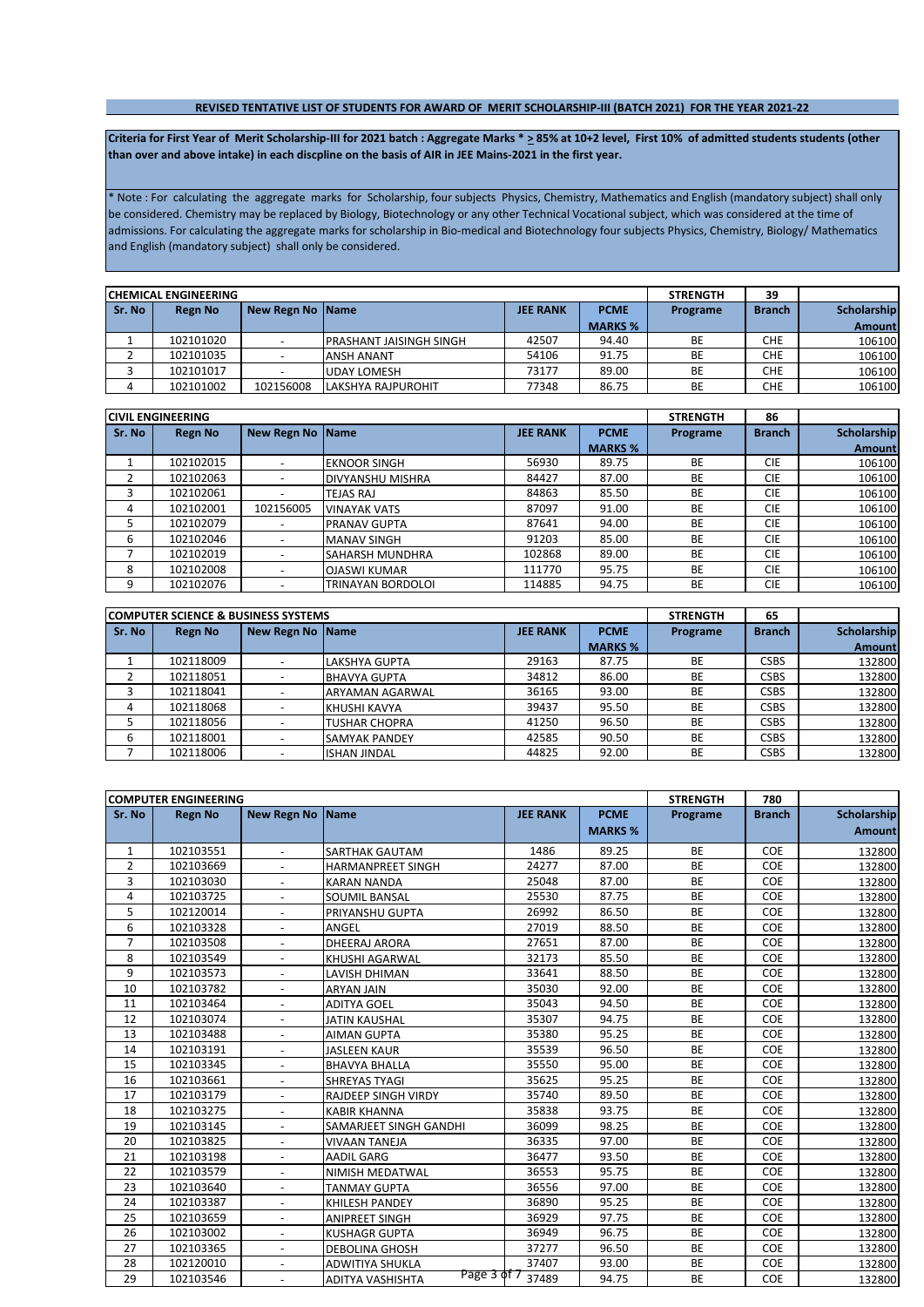| 30 | 102103123 | $\overline{\phantom{a}}$    | <b>TAANISHA AGARWAL</b> | 37501 | 88.25 | <b>BE</b> | COE | 132800 |
|----|-----------|-----------------------------|-------------------------|-------|-------|-----------|-----|--------|
| 31 | 102103141 | $\blacksquare$              | <b>AKSHAT GUPTA</b>     | 37547 | 94.75 | <b>BE</b> | COE | 132800 |
| 32 | 102103385 | $\overline{a}$              | SOMYA MATHUR            | 37709 | 87.75 | BE        | COE | 132800 |
| 33 | 102103791 | $\blacksquare$              | <b>VAIBHAV SINGH</b>    | 37722 | 95.00 | BE        | COE | 132800 |
| 34 | 102103068 | $\overline{\phantom{a}}$    | <b>TUSHAR SINGHAL</b>   | 37803 | 87.25 | BE        | COE | 132800 |
| 35 | 102103301 | $\blacksquare$              | <b>SUNEET SACHAN</b>    | 38027 | 93.25 | BE        | COE | 132800 |
| 36 | 102103199 | $\overline{a}$              | PRABHDEEP SINGH CHEEMA  | 38049 | 95.00 | BE        | COE | 132800 |
| 37 | 102103527 | $\mathcal{L}^{\mathcal{A}}$ | <b>BHUVNESH</b>         | 38106 | 89.50 | <b>BE</b> | COE | 132800 |
| 38 | 102103147 | $\overline{a}$              | DIVESH GOEL             | 38371 | 92.25 | BE        | COE | 132800 |
| 39 | 102103066 | $\overline{a}$              | YASH KHANDELWAL         | 38391 | 88.25 | <b>BE</b> | COE | 132800 |
| 40 | 102103513 | $\blacksquare$              | <b>ABHINAV LATHER</b>   | 38529 | 95.00 | BE        | COE | 132800 |
| 41 | 102103092 | $\blacksquare$              | PAHULJOT SINGH          | 38703 | 95.25 | BE        | COE | 132800 |
| 42 | 102103346 | $\blacksquare$              | ABHISHEK KUMAR GUPTA    | 38797 | 90.25 | BE        | COE | 132800 |
| 43 | 102103134 | $\overline{\phantom{a}}$    | SAHIL MANCHANDA         | 39026 | 97.00 | BE        | COE | 132800 |
| 44 | 102103653 | $\blacksquare$              | AKSHATH KATHEL          | 39245 | 89.75 | BE        | COE | 132800 |
| 45 | 102103680 |                             | NISHIL CHAUDHARY        | 39673 | 94.75 | <b>BE</b> | COE | 132800 |
| 46 | 102103329 | $\blacksquare$              | AKSHAT BHATNAGAR        | 39929 | 95.75 | <b>BE</b> | COE | 132800 |
| 47 | 102103839 |                             | <b>DIVYATA SONI</b>     | 40013 | 91.00 | <b>BE</b> | COE | 132800 |
| 48 | 102103703 | $\overline{\phantom{a}}$    | <b>ANSH GUPTA</b>       | 40236 | 95.25 | BE        | COE | 132800 |
| 49 | 102103586 | $\overline{\phantom{a}}$    | AKSHAT JAIMINI          | 40555 | 97.75 | BE        | COE | 132800 |
| 50 | 102103155 | $\overline{\phantom{a}}$    | <b>GULIKA AGARWAL</b>   | 40627 | 96.25 | BE        | COE | 132800 |
| 51 | 102103236 | $\overline{a}$              | DHRUV DHINGRA           | 40973 | 99.50 | BE        | COE | 132800 |
| 52 | 102103335 | $\blacksquare$              | CHIRAG                  | 41199 | 96.50 | BE        | COE | 132800 |
| 53 | 102103584 | $\overline{a}$              | ANSHUL BANSAL           | 41224 | 93.50 | BE        | COE | 132800 |
| 54 | 102103120 | $\omega$                    | LAKSHAYA SABHARWAL      | 41230 | 96.50 | BE        | COE | 132800 |
| 55 | 102103484 | $\overline{\phantom{a}}$    | VANSHIKA MITTAL         | 41237 | 98.50 | BE        | COE | 132800 |
| 56 | 102103489 | $\omega$                    | RAMYA CHUGH             | 41265 | 93.25 | BE        | COE | 132800 |
| 57 | 102103052 | $\blacksquare$              | ADITYA TALWAR           | 41405 | 96.00 | BE        | COE | 132800 |
| 58 | 102103721 | $\blacksquare$              | KANAV CHAWLA            | 42037 | 93.50 | BE        | COE | 132800 |
| 59 | 102103022 | $\overline{\phantom{a}}$    | YOGESH RATHEE           | 42098 | 91.50 | BE        | COE | 132800 |
| 60 | 102103300 | $\overline{a}$              | SHERAL SINGLA           | 42341 | 95.25 | BE        | COE | 132800 |
| 61 | 102103045 | $\overline{\phantom{a}}$    | ABHIMANYU MEHTA         | 42448 | 93.50 | BE        | COE | 132800 |
| 62 | 102103156 | ÷.                          | <b>HARDIK GHIYA</b>     | 42449 | 95.50 | <b>BE</b> | COE | 132800 |
| 63 | 102103253 | $\Box$                      | AMALENDU GURU           | 42468 | 94.75 | BE        | COE | 132800 |
| 64 | 102103491 | $\Box$                      | PARIDHI MAHESHWARI      | 42499 | 96.50 | BE        | COE | 132800 |
| 65 | 102103580 | $\overline{\phantom{a}}$    | VANSHIKAA               | 42513 | 94.00 | BE        | COE | 132800 |
| 66 | 102103765 | $\overline{\phantom{a}}$    | <b>BHOOMIKA</b>         | 42566 | 93.00 | BE        | COE | 132800 |
| 67 | 102103500 | $\Box$                      | ADITYA PARMAR           | 42591 | 96.00 | <b>BE</b> | COE | 132800 |
| 68 | 102103062 |                             | ARRYUANN KHANNA         | 42900 | 94.50 | <b>BE</b> | COE | 132800 |
| 69 | 102103575 | $\Box$                      | SACHIN SUSHIL SINGH     | 43017 | 97.25 | <b>BE</b> | COE | 132800 |
| 70 | 102103273 | $\blacksquare$              | BHAWNA AGARWAL          | 43067 | 97.50 | <b>BE</b> | COE | 132800 |
| 71 | 102103010 | $\overline{\phantom{a}}$    | NAMAY MAHINDRU          | 43321 | 95.50 | BE        | COE | 132800 |
| 72 | 102103566 | $\overline{\phantom{a}}$    | ABHI LUV SINGLA         | 43407 | 88.75 | BE        | COE | 132800 |
| 73 | 102103665 | $\blacksquare$              | <b>ASHISH MIGLANI</b>   | 43525 | 94.75 | BE        | COE | 132800 |
| 74 | 102103718 | $\overline{a}$              | NEEL AGGARWAL           | 43811 | 97.00 | BE        | COE | 132800 |
| 75 | 102103683 | $\omega$                    | <b>HARSHIT RAJPAL</b>   | 43840 | 96.00 | <b>BE</b> | COE | 132800 |
| 76 | 102103281 | $\overline{a}$              | <b>ISHAAN GABA</b>      | 44354 | 96.75 | BE        | COE | 132800 |
| 77 | 102103140 | $\mathcal{L}^{\pm}$         | <b>ARYAN GUPTA</b>      | 44437 | 93.75 | BE        | COE | 132800 |
| 78 | 102103056 | $\blacksquare$              | <b>KSHITIJ GUPTA</b>    | 44456 | 95.50 | <b>BE</b> | COE | 132800 |

|        | <b>COMPUTER SCIENCE &amp; ENGINEERING</b> |                          |                          |                 |                | <b>STRENGTH</b> | 177           |             |
|--------|-------------------------------------------|--------------------------|--------------------------|-----------------|----------------|-----------------|---------------|-------------|
| Sr. No | <b>Regn No</b>                            | New Regn No Name         |                          | <b>JEE RANK</b> | <b>PCME</b>    | Programe        | <b>Branch</b> | Scholarship |
|        |                                           |                          |                          |                 | <b>MARKS %</b> |                 |               | Amount      |
|        | 102117135                                 |                          | SARTHAK SRIVASTAVA       | 2128            | 85.50          | <b>BE</b>       | <b>COPC</b>   | 132800      |
| 2      | 102117112                                 | $\overline{\phantom{a}}$ | <b>VIJVAL RALLAN</b>     | 21253           | 88.00          | <b>BE</b>       | <b>COPC</b>   | 132800      |
| 3      | 102117194                                 | $\overline{\phantom{a}}$ | <b>ISHITA GOEL</b>       | 21941           | 87.00          | <b>BE</b>       | <b>COPC</b>   | 132800      |
| 4      | 102117191                                 | $\overline{\phantom{a}}$ | CHIRANJIV SINGH MALHI    | 34962           | 98.50          | <b>BE</b>       | <b>COPC</b>   | 132800      |
| 5      | 102117114                                 | $\overline{\phantom{a}}$ | <b>GARV GROVER</b>       | 37259           | 96.25          | <b>BE</b>       | <b>COPC</b>   | 132800      |
| 6      | 102117132                                 | $\overline{\phantom{a}}$ | <b>RIYA</b>              | 37272           | 96.25          | <b>BE</b>       | <b>COPC</b>   | 132800      |
| 7      | 102117196                                 | $\overline{\phantom{a}}$ | ARUSHI MAHAJAN           | 37422           | 96.25          | <b>BE</b>       | <b>COPC</b>   | 132800      |
| 8      | 102117163                                 | $\overline{\phantom{a}}$ | <b>CHESHTA ARORA</b>     | 39370           | 89.25          | <b>BE</b>       | <b>COPC</b>   | 132800      |
| 9      | 102117001                                 | $\overline{\phantom{a}}$ | PRIDHI SINGLA            | 40958           | 96.75          | <b>BE</b>       | <b>COPC</b>   | 132800      |
| 10     | 102117176                                 | $\overline{\phantom{0}}$ | KUSHAGRA CHANDRA AGARWAL | 41094           | 98.75          | <b>BE</b>       | <b>COPC</b>   | 132800      |
| 11     | 102117034                                 | $\overline{\phantom{a}}$ | SHIVAM AGGARWAL          | 41185           | 97.50          | <b>BE</b>       | <b>COPC</b>   | 132800      |
| 12     | 102117142                                 | $\overline{\phantom{a}}$ | SANNIDHYA NAUTIYAL       | 42819           | 96.00          | <b>BE</b>       | <b>COPC</b>   | 132800      |
| 13     | 102117028                                 | $\overline{\phantom{a}}$ | SIMARJIT KAUR KHANGURA   | 42864           | 98.00          | <b>BE</b>       | COPC          | 132800      |
| 14     | 102117151                                 | $\overline{\phantom{0}}$ | <b>DEV INDER GARG</b>    | 44670           | 96.50          | <b>BE</b>       | <b>COPC</b>   | 132800      |
| 15     | 102117029                                 | $\overline{\phantom{a}}$ | AMBREESH SRIVASTAVA      | 45432           | 98.00          | <b>BE</b>       | <b>COPC</b>   | 132800      |
| 16     | 102117197                                 | $\overline{\phantom{a}}$ | CHETALI PUSHKARNA        | 45836           | 98.75          | <b>BE</b>       | <b>COPC</b>   | 132800      |
| 17     | 102117144                                 | $\overline{\phantom{a}}$ | <b>ASHNA ARORA</b>       | 45851           | 98.00          | <b>BE</b>       | <b>COPC</b>   | 132800      |
| 18     | 102117089                                 | $\overline{\phantom{a}}$ | <b>VAIBHAV TIWARI</b>    | 47024           | 98.75          | <b>BE</b>       | <b>COPC</b>   | 132800      |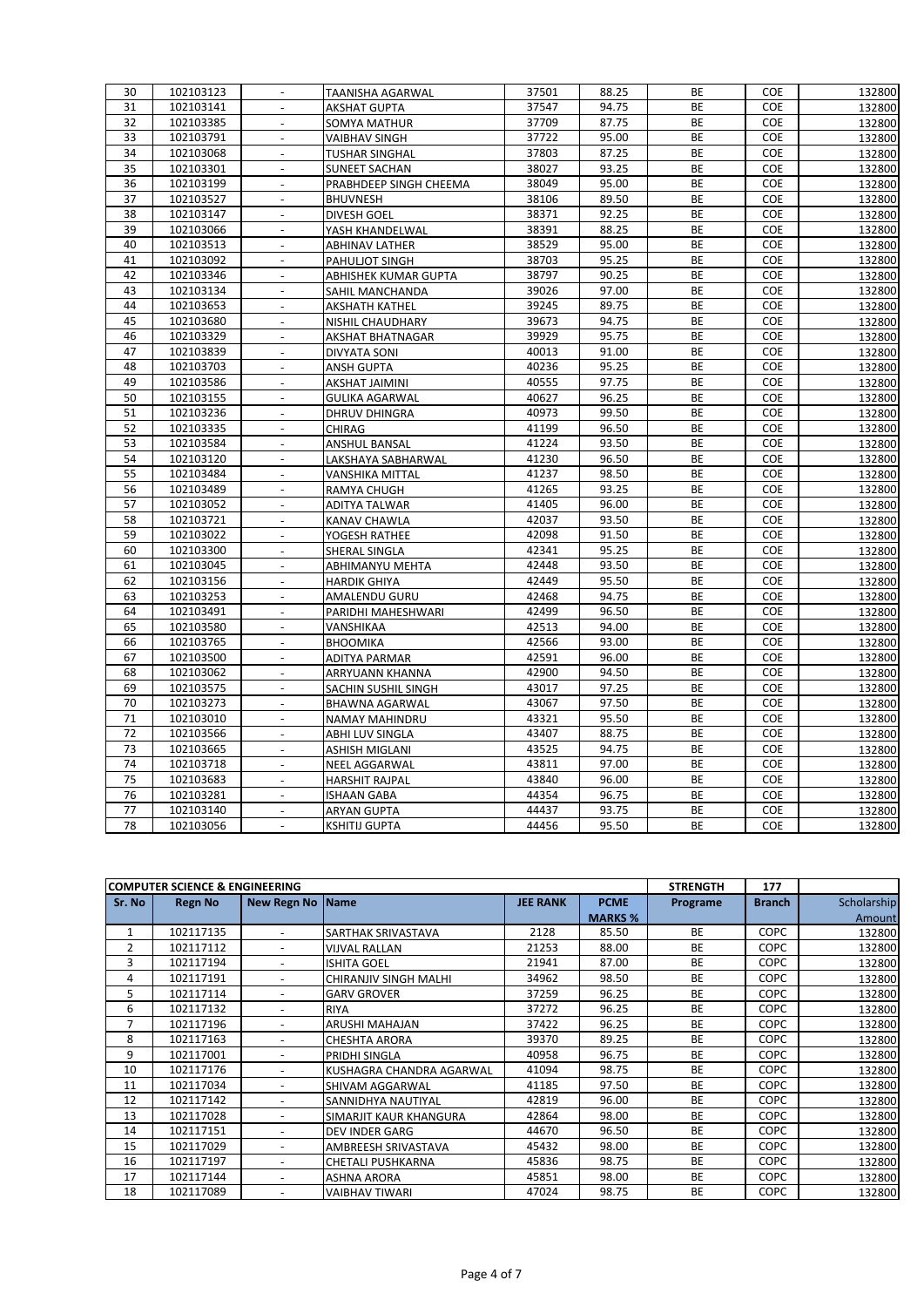|        | <b>COMPUTER SCIENCE &amp; ENGINEERING</b> |                          |                       |                 |                | <b>STRENGTH</b> | 120           |             |
|--------|-------------------------------------------|--------------------------|-----------------------|-----------------|----------------|-----------------|---------------|-------------|
| Sr. No | <b>Regn No</b>                            | <b>New Regn No Name</b>  |                       | <b>JEE RANK</b> | <b>PCME</b>    | Programe        | <b>Branch</b> | Scholarship |
|        |                                           |                          |                       |                 | <b>MARKS %</b> |                 |               | Amount      |
|        | 102116122                                 | $\overline{\phantom{0}}$ | <b>ANSH MIDHA</b>     | 35889           | 97.50          | <b>BE</b>       | <b>COBS</b>   | 132800      |
|        | 102116077                                 |                          | <b>ROCHAK RANJAN</b>  | 37377           | 95.75          | <b>BE</b>       | <b>COBS</b>   | 132800      |
| 3      | 102116016                                 | $\overline{\phantom{0}}$ | <b>MANYAT JINDAL</b>  | 38192           | 89.75          | <b>BE</b>       | <b>COBS</b>   | 132800      |
| 4      | 102116039                                 |                          | <b>ASEEM MITTAL</b>   | 40652           | 93.50          | <b>BE</b>       | <b>COBS</b>   | 132800      |
| 5      | 102116026                                 |                          | <b>ARMAN BISHNOL</b>  | 41134           | 87.75          | <b>BE</b>       | <b>COBS</b>   | 132800      |
| 6      | 102116106                                 |                          | <b>SHOURYA DE</b>     | 43093           | 96.75          | <b>BE</b>       | <b>COBS</b>   | 132800      |
|        | 102116076                                 | $\overline{\phantom{0}}$ | <b>TEJVIR SINGH</b>   | 45706           | 94.00          | BE              | <b>COBS</b>   | 132800      |
| 8      | 102116044                                 | $\overline{\phantom{0}}$ | SHAMBHAVI SINGH       | 45762           | 94.75          | <b>BE</b>       | <b>COBS</b>   | 132800      |
| 9      | 102116104                                 | $\overline{\phantom{0}}$ | <b>JASKIRAT SINGH</b> | 46578           | 95.25          | <b>BE</b>       | <b>COBS</b>   | 132800      |
| 10     | 102116008                                 |                          | <b>REITIKA KUMAR</b>  | 47570           | 95.50          | <b>BE</b>       | <b>COBS</b>   | 132800      |
| 11     | 102116063                                 | $\overline{\phantom{0}}$ | <b>MUKUL JINDAL</b>   | 47685           | 95.00          | <b>BE</b>       | <b>COBS</b>   | 132800      |
| 12     | 102116079                                 |                          | <b>DEVIN KANSAL</b>   | 48028           | 87.75          | <b>BE</b>       | <b>COBS</b>   | 132800      |

|                | <b>ELECTRONICS &amp; COMMUNICATION ENGINEERING</b> |                          |                           |                 |                | <b>STRENGTH</b> | 230           |             |
|----------------|----------------------------------------------------|--------------------------|---------------------------|-----------------|----------------|-----------------|---------------|-------------|
| Sr. No         | <b>Regn No</b>                                     | New Regn No Name         |                           | <b>JEE RANK</b> | <b>PCME</b>    | Programe        | <b>Branch</b> | Scholarship |
|                |                                                    |                          |                           |                 | <b>MARKS %</b> |                 |               | Amount      |
| 1              | 102106002                                          | $\overline{\phantom{a}}$ | DIVYANSHU AGRAHARI        | 40649           | 93.75          | <b>BE</b>       | <b>ECE</b>    | 116500      |
| $\overline{2}$ | 102106208                                          | $\overline{\phantom{a}}$ | <b>HARSHIT SINGHAL</b>    | 41208           | 94.25          | <b>BE</b>       | ECE           | 116500      |
| 3              | 102106027                                          | $\overline{\phantom{a}}$ | <b>GAUTAM PRIYADARSHI</b> | 42275           | 96.00          | <b>BE</b>       | ECE           | 116500      |
| 4              | 102106230                                          |                          | PRANAV GADODIA            | 42765           | 85.25          | <b>BE</b>       | ECE           | 116500      |
| 5              | 102106090                                          |                          | <b>ROMIT SONI</b>         | 43403           | 91.50          | <b>BE</b>       | <b>ECE</b>    | 116500      |
| 6              | 102106189                                          | $\overline{a}$           | <b>HARSH KUMAR</b>        | 43796           | 94.00          | <b>BE</b>       | <b>ECE</b>    | 116500      |
| 7              | 102106206                                          | 102153035                | SIDDHARTH MAITHANI        | 45960           | 98.75          | <b>BE</b>       | <b>ECE</b>    | 116500      |
| 8              | 102106131                                          |                          | <b>MANAVJOT SINGH</b>     | 48060           | 89.25          | <b>BE</b>       | <b>ECE</b>    | 116500      |
| 9              | 102106245                                          | $\overline{\phantom{a}}$ | PARSHV JAIN               | 53276           | 90.25          | <b>BE</b>       | ECE           | 116500      |
| 10             | 102106115                                          | $\overline{\phantom{a}}$ | <b>APOORVE GUPTA</b>      | 53307           | 96.00          | <b>BE</b>       | <b>ECE</b>    | 116500      |
| 11             | 102106190                                          |                          | <b>MEKHLA GUPTA</b>       | 53333           | 95.25          | <b>BE</b>       | ECE           | 116500      |
| 12             | 102106225                                          |                          | <b>ANURAG MISHRA</b>      | 53709           | 93.25          | <b>BE</b>       | <b>ECE</b>    | 116500      |
| 13             | 102106147                                          | $\sim$                   | SIDDHANT N SHARMA         | 53919           | 94.75          | <b>BE</b>       | <b>ECE</b>    | 116500      |
| 14             | 102106031                                          |                          | <b>MUSKAN</b>             | 54516           | 95.25          | <b>BE</b>       | <b>ECE</b>    | 116500      |
| 15             | 102106078                                          | $\overline{\phantom{a}}$ | JASDEEP SINGH             | 55018           | 93.50          | <b>BE</b>       | <b>ECE</b>    | 116500      |
| 16             | 102106136                                          | $\overline{\phantom{a}}$ | AAYUSH CHAUDHARY          | 55245           | 94.50          | <b>BE</b>       | ECE           | 116500      |
| 17             | 102106063                                          | $\overline{\phantom{a}}$ | <b>SAMARTH ANAND</b>      | 56175           | 94.75          | <b>BE</b>       | <b>ECE</b>    | 116500      |
| 18             | 102106159                                          |                          | <b>ASHWINI MISHRA</b>     | 56470           | 87.25          | <b>BE</b>       | ECE           | 116500      |
| 19             | 102106217                                          | $\overline{\phantom{a}}$ | SRISHTI BHARDWAJ          | 57240           | 91.00          | <b>BE</b>       | ECE           | 116500      |
| 20             | 102106041                                          | $\blacksquare$           | <b>ISHAN GROTRA</b>       | 57282           | 93.50          | <b>BE</b>       | <b>ECE</b>    | 116500      |
| 21             | 102106228                                          | $\overline{\phantom{a}}$ | SHREYASH ANAND            | 57929           | 95.00          | <b>BE</b>       | <b>ECE</b>    | 116500      |
| 22             | 102106104                                          | $\overline{\phantom{a}}$ | <b>SAMVID VERMA</b>       | 58061           | 90.50          | BE              | <b>ECE</b>    | 116500      |
| 23             | 102106138                                          | $\overline{\phantom{a}}$ | <b>VIDIP RAJ SHARMA</b>   | 58159           | 89.00          | <b>BE</b>       | <b>ECE</b>    | 116500      |

|        | <b>IELECTRICAL &amp; COMPUTER ENGINEERING</b> |                  |                       |                 |                | <b>STRENGTH</b> | 58            |             |
|--------|-----------------------------------------------|------------------|-----------------------|-----------------|----------------|-----------------|---------------|-------------|
| Sr. No | Regn No                                       | New Regn No Name |                       | <b>JEE RANK</b> | <b>PCME</b>    | Programe        | <b>Branch</b> | Scholarship |
|        |                                               |                  |                       |                 | <b>MARKS %</b> |                 |               | Amount      |
|        | 102119007                                     |                  | <b>AARADHY MITTAL</b> | 58051           | 95.00          | BE              | EEC           | 106100      |
|        | 102119031                                     |                  | <b>DIVAS GUPTA</b>    | 59637           | 93.50          | <b>BE</b>       | EEC           | 106100      |
| 3      | 102119038                                     | 102165015        | <b>ADITYA BHATI</b>   | 59685           | 90.75          | <b>BE</b>       | EEC           | 106100      |
| 4      | 102119022                                     |                  | <b>ARNAV SHUKLA</b>   | 59943           | 95.75          | <b>BE</b>       | EEC           | 106100      |
|        | 102119003                                     | 102165007        | YASH GARG             | 60783           | 87.00          | <b>BE</b>       | EEC           | 106100      |
| 6      | 102119001                                     | 102153008        | <b>KAUMUDI</b>        | 61474           | 91.00          | BE              | EEC           | 106100      |

|        |                |                          | ELECTRONICS (INSTRUMENTATION & CONTROL) ENGINEERING |                 |                | <b>STRENGTH</b> | 100           |             |
|--------|----------------|--------------------------|-----------------------------------------------------|-----------------|----------------|-----------------|---------------|-------------|
| Sr. No | <b>Regn No</b> | New Regn No Name         |                                                     | <b>JEE RANK</b> | <b>PCME</b>    | Programe        | <b>Branch</b> | Scholarship |
|        |                |                          |                                                     |                 | <b>MARKS %</b> |                 |               | Amount      |
| 1      | 102105104      | $\overline{\phantom{a}}$ | <b>SHREYA GUPTA</b>                                 | 62934           | 97.25          | <b>BE</b>       | <b>EIC</b>    | 106100      |
|        | 102105017      | 102167006                | <b>DEVANSH SINGH</b>                                | 63077           | 92.75          | <b>BE</b>       | <b>EIC</b>    | 106100      |
| 3      | 102105038      |                          | <b>VANDAN MADAN</b>                                 | 65235           | 94.25          | <b>BE</b>       | <b>EIC</b>    | 106100      |
| 4      | 102105054      |                          | <b>CHAITANYA RAKHEJA</b>                            | 66124           | 94.25          | <b>BE</b>       | <b>EIC</b>    | 106100      |
| 5.     | 102105014      |                          | HRISHIKESH RANGANATH BANDARI                        | 67313           | 91.75          | <b>BE</b>       | <b>EIC</b>    | 106100      |
| 6      | 102105077      | 102153023                | <b>PRITISH PRIYAM</b>                               | 68652           | 86.50          | <b>BE</b>       | <b>EIC</b>    | 106100      |
|        | 102105011      |                          | <b>AAYUSH GAKHAR</b>                                | 69643           | 85.25          | <b>BE</b>       | <b>EIC</b>    | 106100      |
| 8      | 102105087      | 102165017                | <b>SHRUTI BANSAL</b>                                | 72032           | 93.25          | <b>BE</b>       | <b>EIC</b>    | 106100      |
| 9      | 102105053      |                          | <b>CHAYASHRI MEDISETTI</b>                          | 72618           | 95.64          | <b>BE</b>       | <b>EIC</b>    | 106100      |
| 10     | 102105026      | 102156011                | <b>UTKARSH GARG</b>                                 | 73111           | 90.00          | <b>BE</b>       | <b>EIC</b>    | 106100      |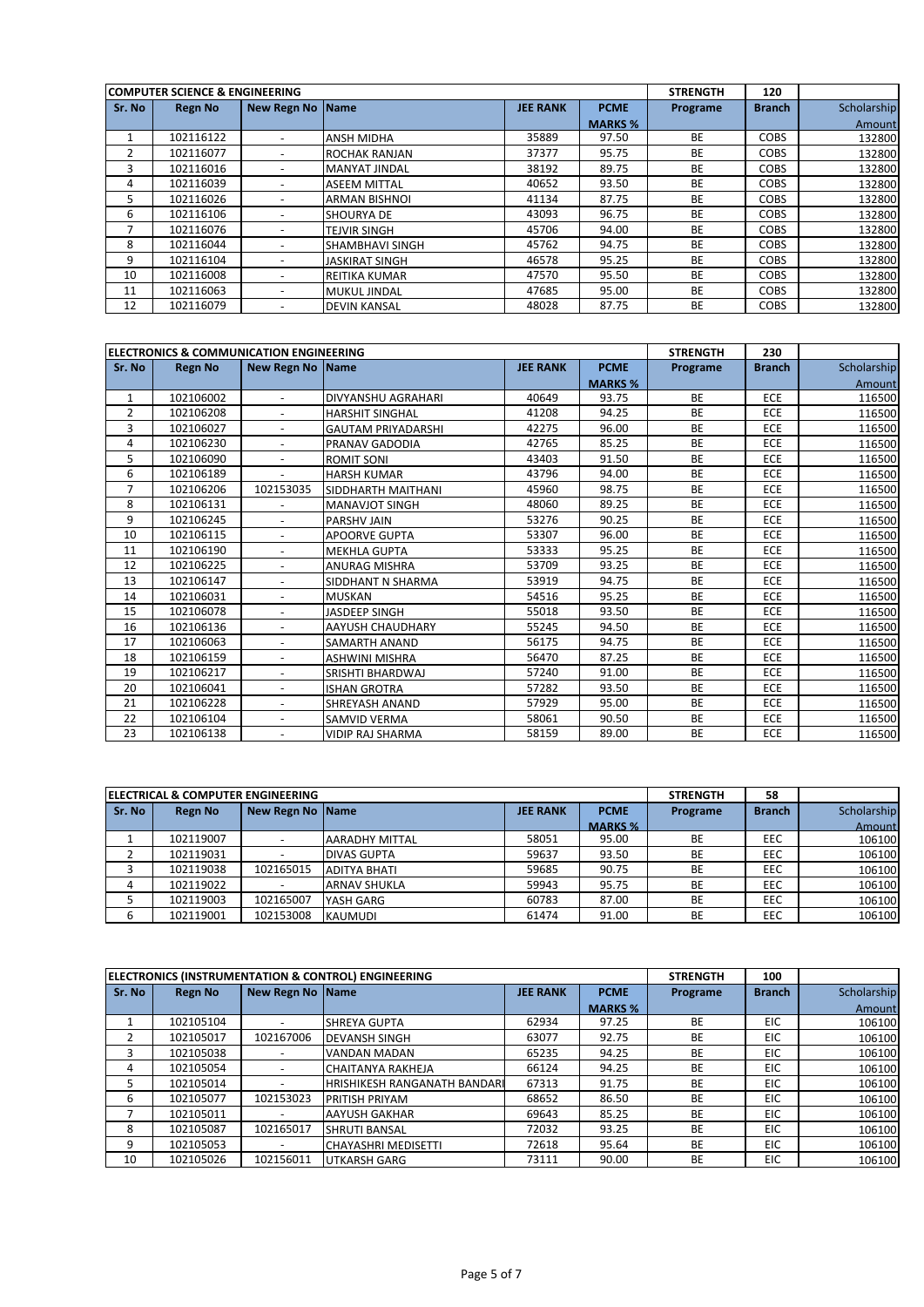|        | <b>IELECTRICAL ENGINEERING</b> |                          |                               |                 |                | <b>STRENGTH</b> | 120           |             |
|--------|--------------------------------|--------------------------|-------------------------------|-----------------|----------------|-----------------|---------------|-------------|
| Sr. No | <b>Regn No</b>                 | New Regn No Name         |                               | <b>JEE RANK</b> | <b>PCME</b>    | Programe        | <b>Branch</b> | Scholarship |
|        |                                |                          |                               |                 | <b>MARKS %</b> |                 |               | Amount      |
|        | 102104125                      |                          | <b>SAURABH GUPTA</b>          | 59995           | 94.75          | <b>BE</b>       | <b>ELE</b>    | 106100      |
| 2      | 102104103                      | 102169009                | <b>MANAS SINGHAL</b>          | 62601           | 94.00          | <b>BE</b>       | <b>EEC</b>    | 106100      |
| 3      | 102104028                      | 102156010                | <b>ADITYA PRATAP SINGH</b>    | 67704           | 94.00          | <b>BE</b>       | <b>ELE</b>    | 106100      |
| 4      | 102104137                      |                          | <b>PRADHYUMAN SINGH BHATI</b> | 67709           | 94.75          | <b>BE</b>       | <b>ELE</b>    | 106100      |
| 5      | 102104015                      | $\overline{\phantom{a}}$ | <b>UDAI SINGH JADAUN</b>      | 69575           | 94.25          | <b>BE</b>       | <b>ELE</b>    | 106100      |
| 6      | 102104057                      |                          | <b>ADITI KOHLI</b>            | 70497           | 93.00          | <b>BE</b>       | <b>EEC</b>    | 106100      |
|        | 102104072                      | 102165016                | YASH BANKA                    | 70763           | 95.00          | <b>BE</b>       | <b>ELE</b>    | 106100      |
| 8      | 102104126                      | 102169012                | <b>MADHUR VERMA</b>           | 71106           | 93.50          | <b>BE</b>       | <b>ELE</b>    | 106100      |
| 9      | 102104081                      | 102156016                | YASHIKA MALHOTRA              | 72467           | 91.00          | <b>BE</b>       | <b>ELE</b>    | 106100      |
| 10     | 102104052                      | 102153017                | <b>NAMAN SHARMA</b>           | 75275           | 92.25          | <b>BE</b>       | <b>ELE</b>    | 106100      |
| 11     | 102104064                      | 102153022                | <b>VANSHIKA MAHAJAN</b>       | 75635           | 92.25          | <b>BE</b>       | <b>ELE</b>    | 106100      |
| 12     | 102104124                      | 102169011                | <b>PRATHAM BATHLA</b>         | 75914           | 93.00          | <b>BE</b>       | <b>ELE</b>    | 106100      |

|                | <b>ELECTRONICS &amp; COMPUTER ENGINEERING</b> |                          |                        |                 |                | <b>STRENGTH</b> | 240           |             |
|----------------|-----------------------------------------------|--------------------------|------------------------|-----------------|----------------|-----------------|---------------|-------------|
| Sr. No         | <b>Regn No</b>                                | New Regn No Name         |                        | <b>JEE RANK</b> | <b>PCME</b>    | Programe        | <b>Branch</b> | Scholarship |
|                |                                               |                          |                        |                 | <b>MARKS %</b> |                 |               | Amount      |
| 1              | 102115233                                     | 102153039                | <b>VAYANSH GARG</b>    | 31052           | 89.50          | <b>BE</b>       | <b>ENC</b>    | 116500      |
| $\overline{2}$ | 102115116                                     | 102153019                | <b>AYUSH GARG</b>      | 32000           | 88.75          | <b>BE</b>       | <b>ENC</b>    | 116500      |
| 3              | 102115210                                     |                          | <b>DHRUV AGGARWAL</b>  | 32847           | 88.25          | <b>BE</b>       | <b>ENC</b>    | 116500      |
| 4              | 102115072                                     |                          | <b>KARAN GOYAL</b>     | 34711           | 89.50          | <b>BE</b>       | <b>ENC</b>    | 116500      |
| 5              | 102115149                                     | 102153025                | <b>MOHIT ANAND</b>     | 36668           | 92.00          | <b>BE</b>       | <b>ENC</b>    | 116500      |
| 6              | 102115206                                     |                          | <b>SADHAN SINGLA</b>   | 40677           | 95.00          | <b>BE</b>       | <b>ENC</b>    | 116500      |
| 7              | 102115245                                     | $\overline{\phantom{a}}$ | <b>CHINMAY GOYAL</b>   | 42610           | 96.00          | <b>BE</b>       | <b>ENC</b>    | 116500      |
| 8              | 102115142                                     | $\overline{\phantom{a}}$ | <b>RAGHAV GARG</b>     | 42697           | 90.50          | <b>BE</b>       | <b>ENC</b>    | 116500      |
| 9              | 102115039                                     |                          | <b>AMAN UPMAN</b>      | 42976           | 86.75          | <b>BE</b>       | <b>ENC</b>    | 116500      |
| 10             | 102115248                                     | $\overline{\phantom{a}}$ | SAUMYA KATIYAR         | 43810           | 96.50          | <b>BE</b>       | <b>ENC</b>    | 116500      |
| 11             | 102115202                                     |                          | SAI MANAV BHARGAV      | 44869           | 95.25          | <b>BE</b>       | <b>ENC</b>    | 116500      |
| 12             | 102115086                                     | $\overline{\phantom{a}}$ | CHAITANYA UPADHYAY     | 44884           | 89.00          | <b>BE</b>       | <b>ENC</b>    | 116500      |
| 13             | 102115082                                     | 102153015                | YUVRAJ BHALLA          | 45089           | 92.50          | <b>BE</b>       | <b>ENC</b>    | 116500      |
| 14             | 102115171                                     | 102153030                | HIMANSHU MAHLAWAT      | 45568           | 93.75          | <b>BE</b>       | <b>ENC</b>    | 116500      |
| 15             | 102115050                                     | 102153009                | <b>KRITIKA BANSAL</b>  | 46201           | 90.75          | <b>BE</b>       | <b>ENC</b>    | 116500      |
| 16             | 102115239                                     |                          | <b>AKHIL SHARMA</b>    | 46246           | 95.50          | BE              | <b>ENC</b>    | 116500      |
| 17             | 102115147                                     |                          | PRAKHAR JAIN           | 46330           | 89.50          | <b>BE</b>       | <b>ENC</b>    | 116500      |
| 18             | 102115161                                     | 102153028                | <b>SANYAM JAIN</b>     | 46871           | 89.50          | <b>BE</b>       | <b>ENC</b>    | 116500      |
| 19             | 102115029                                     |                          | <b>MADHAV GUPTA</b>    | 47896           | 91.50          | <b>BE</b>       | <b>ENC</b>    | 116500      |
| 20             | 102115036                                     | $\overline{\phantom{a}}$ | <b>HIMANSHI BANSAL</b> | 48524           | 96.57          | <b>BE</b>       | <b>ENC</b>    | 116500      |
| 21             | 102115224                                     |                          | <b>AANISH LALIT</b>    | 48956           | 91.25          | <b>BE</b>       | <b>ENC</b>    | 116500      |
| 22             | 102115032                                     |                          | <b>NANDAN SHARMA</b>   | 49820           | 89.75          | <b>BE</b>       | <b>ENC</b>    | 116500      |
| 23             | 102115106                                     |                          | <b>VAANI DANG</b>      | 49875           | 95.50          | <b>BE</b>       | <b>ENC</b>    | 116500      |
| 24             | 102115246                                     | $\overline{\phantom{a}}$ | <b>DHRUV SINGH</b>     | 50331           | 95.50          | <b>BE</b>       | <b>ENC</b>    | 116500      |

|        | <b>IMECHATRONICS ENGINEERING</b> |                    |                     |                 |                |           | 53            |             |
|--------|----------------------------------|--------------------|---------------------|-----------------|----------------|-----------|---------------|-------------|
| Sr. No | <b>Regn No</b>                   | New Regn No   Name |                     | <b>JEE RANK</b> | <b>PCME</b>    | Programe  | <b>Branch</b> | Scholarship |
|        |                                  |                    |                     |                 | <b>MARKS %</b> |           |               | Amount      |
|        | 102109022                        |                    | YASHIKA SHARMA      | 48124           | 91.75          | <b>BE</b> | MEC           | 106100      |
|        | 102109004                        |                    | <b>ANMAYA PANDA</b> | 87681           | 92.00          | BE        | <b>MEC</b>    | 106100      |
|        | 102109049                        |                    | AAYUSH BEDI         | 101320          | 95.50          | <b>BE</b> | MEC           | 106100      |
|        | 102109041                        |                    | DARSH CHANDNANI     | 113221          | 93.00          | BE        | <b>MEC</b>    | 106100      |
|        | 102109027                        |                    | <b>MAHI</b>         | 115054          | 95.00          | <b>BE</b> | MEC           | 106100      |
|        | 102109011                        |                    | <b>ANANT TOMAR</b>  | 117250          | 92.50          | <b>BE</b> | <b>MEC</b>    | 106100      |

|        | <b>IMECHANICAL ENGINEERING</b> |                          |                          |                   |                | <b>STRENGTH</b> | 206           |             |
|--------|--------------------------------|--------------------------|--------------------------|-------------------|----------------|-----------------|---------------|-------------|
| Sr. No | Regn No                        | New Regn No Name         |                          | <b>JEE RANK</b>   | <b>PCME</b>    | Programe        | <b>Branch</b> | Scholarship |
|        |                                |                          |                          |                   | <b>MARKS %</b> |                 |               | Amount      |
|        | 102108205                      | 102153042                | <b>HARSH GOEL</b>        | 49291             | 88.75          | <b>BE</b>       | <b>MEE</b>    | 116500      |
| 2      | 102108203                      |                          | YASH VARDHAN             | 52440             | 86.25          | <b>BE</b>       | <b>MEE</b>    | 116500      |
| 3      | 102108222                      |                          | <b>UDIT MUNJAL</b>       | 56004             | 94.75          | <b>BE</b>       | <b>MEE</b>    | 116500      |
| 4      | 102108073                      |                          | SAI KRISHNA KOMMINENI    | 57621             | 97.86          | <b>BE</b>       | <b>MEE</b>    | 116500      |
| 5.     | 102108114                      |                          | <b>SAMANVAY GAUR</b>     | 58411             | 92.75          | <b>BE</b>       | <b>MEE</b>    | 116500      |
| 6      | 102108196                      |                          | <b>AMAN</b>              | 64649             | 87.25          | <b>BE</b>       | <b>MEE</b>    | 116500      |
| 7      | 102108100                      | 102156013                | <b>NISHANT BANSAL</b>    | 65172             | 96.00          | <b>BE</b>       | <b>MEE</b>    | 116500      |
| 8      | 102108003                      | 102156004                | <b>SANYAM TRIPATHI</b>   | 67452             | 93.75          | <b>BE</b>       | <b>MEE</b>    | 116500      |
| 9      | 102108064                      | 102153013                | <b>ADITYA BHUSHAN</b>    | 72256             | 96.25          | <b>BE</b>       | <b>MEE</b>    | 116500      |
| 10     | 102108035                      |                          | KSHITIJ KUMAR CHHABARIYA | 74274             | 91.50          | <b>BE</b>       | <b>MEE</b>    | 116500      |
| 11     | 102108183                      | $\overline{\phantom{a}}$ | <b>VIGYAN LAL</b>        | 74492             | 92.00          | <b>BE</b>       | <b>MEE</b>    | 116500      |
| 12     | 102108181                      |                          | <b>ROHIT SINGLA</b>      | Page 6 of 7 82678 | 90.00          | <b>BE</b>       | <b>MEE</b>    | 116500      |
|        |                                |                          |                          |                   |                |                 |               |             |